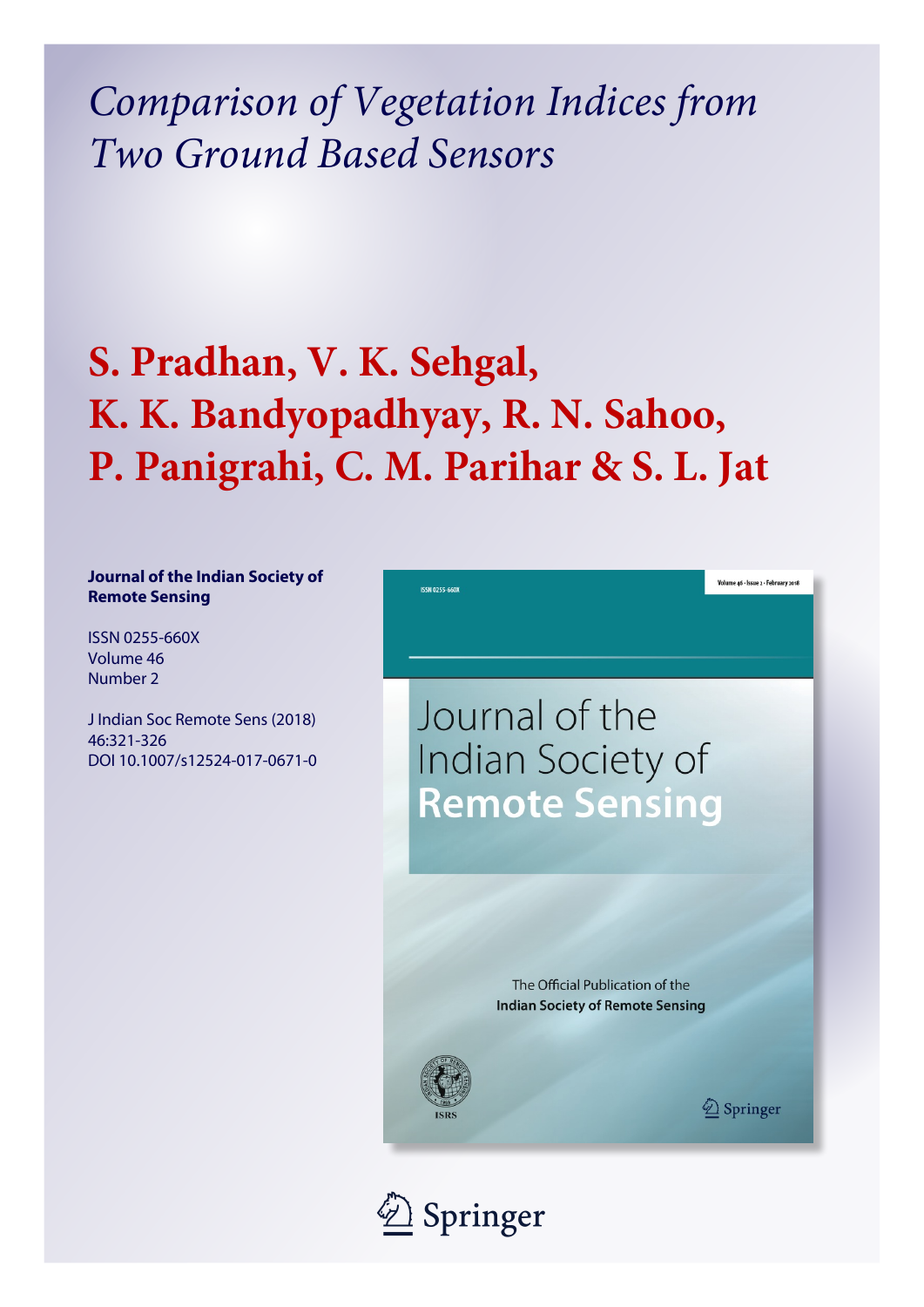**Your article is protected by copyright and all rights are held exclusively by Indian Society of Remote Sensing. This e-offprint is for personal use only and shall not be selfarchived in electronic repositories. If you wish to self-archive your article, please use the accepted manuscript version for posting on your own website. You may further deposit the accepted manuscript version in any repository, provided it is only made publicly available 12 months after official publication or later and provided acknowledgement is given to the original source of publication and a link is inserted to the published article on Springer's website. The link must be accompanied by the following text: "The final publication is available at link.springer.com".**

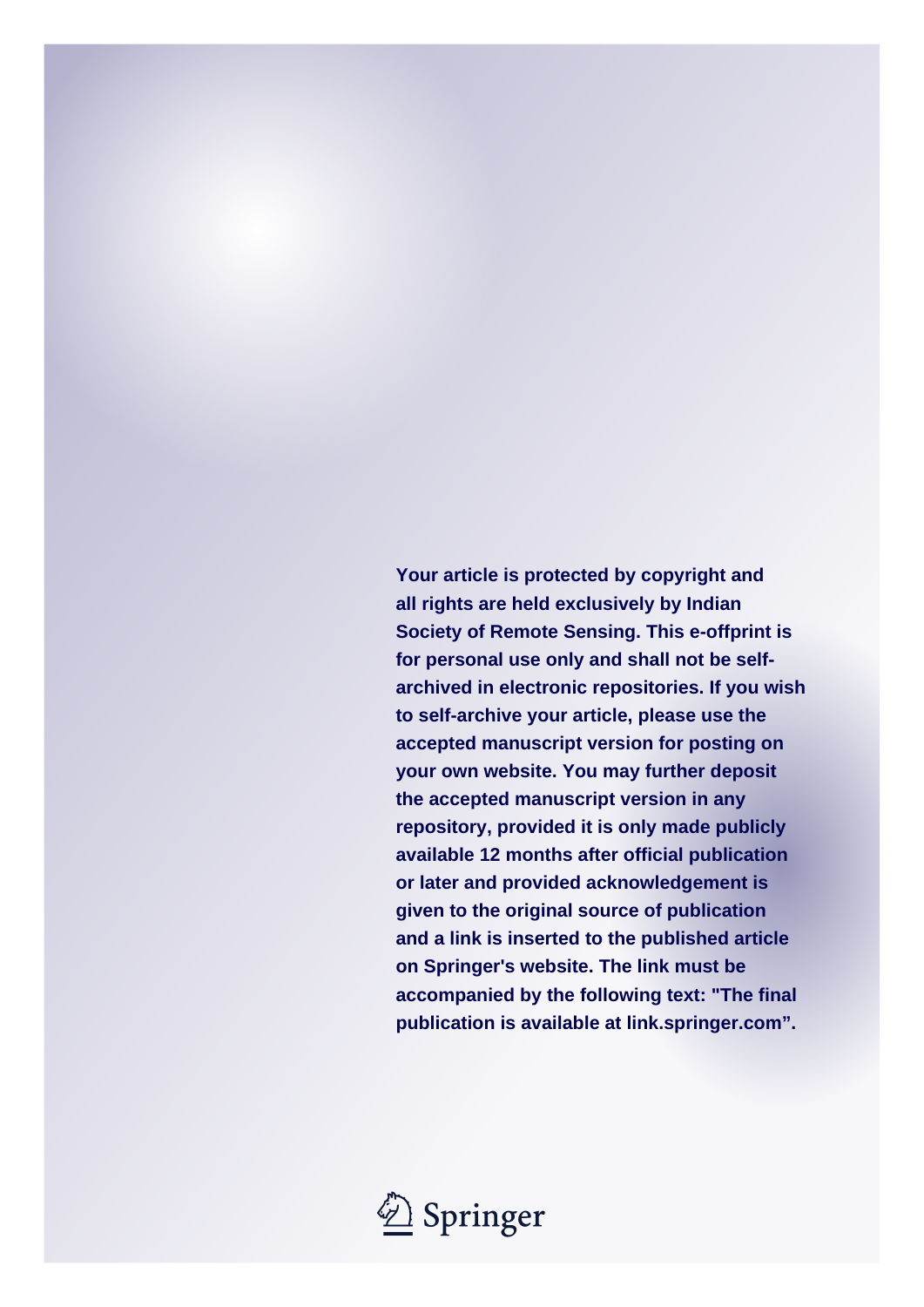J Indian Soc Remote Sens (February 2018) 46(2):321–326 <https://doi.org/10.1007/s12524-017-0671-0>

SHORT NOTE

# Comparison of Vegetation Indices from Two Ground Based **Sensors**

S. Pradhan<sup>1</sup> • V. K. Sehgal<sup>2</sup> • K. K. Bandyopadhyay<sup>2</sup> • R. N. Sahoo<sup>2</sup> • P. Panigrahi<sup>1</sup> • C. M. Parihar<sup>2</sup> • S. L. Jat<sup>3</sup>

Received: 13 December 2016 / Accepted: 4 April 2017 / Published online: 7 June 2017 - Indian Society of Remote Sensing 2017

Abstract The best and commonly used ground-based sensor to monitor crop growth, ASD FieldSpecPro Spectroradiometer (Analytical Spectral Devices, Boulder, CO, USA) is a passive sensor, which can be used under adequate light condition. However, now-a-days active sensors such as  $GreenSelect^{TM}$  (GS) handheld crop response (Trimble Agriculture division, USA) are used for monitoring crop growth and are flexible in terms of timeliness and illumination conditions besides being cheaper than the ASD. Before its wide use, the suitability and accuracy of GS should be assessed by comparing the NDVI measured by this instrument with that by ASD, under diverse wheat growing conditions of India. Keeping this in view, the present experiment was undertaken with the following objectives: (1) to find out the temporal variation of NDVI measured both by ASD and GS treatments, (2) to find out relationship between the NDVI measured through ASD and GS and, (3) to evaluate the suitability of GS for NDVI measurements. It was observed that the numerical value of NDVI as measured by GS was always significantly ( $P < 0.05$ ) lower than that measured by ASD for all the experiments under study. The NDVI-ASD and NDVI-GS were significantly positively correlated ( $P < 0.01$ ) with the correlation coefficients being  $+0.94, +0.88$  and  $+0.87$  for irrigation and nitrogen experiment, irrigation and cultivars experiment, and tillage, residue and nitrogen experiments,

 $\boxtimes$  S. Pradhan sanatan28@gmail.com

- <sup>1</sup> ICAR-Indian Institute of Water Management, Bhubaneswar 751 023, India
- <sup>2</sup> ICAR-Indian Agricultural Research Institute, New Delhi 110 012, India
- ICAR-Indian Institute of Maize Research, New Delhi 110 012, India

respectively. Further, the regression equation developed between the NDVI-ASD and NDVI-GS: [NDVI- $GS = 1.070 \times (NDVI-ASD - 0.292)$  can be successfully used to compute the NDVI of ASD from that computed by GS.

Keywords Wheat - Spectroradiometer - Green seeker - NDVI

# Introduction

The normalized difference vegetation index (NDVI), the difference between the reflectance in the near infrared and visible red divided by the sum of both, is one of the most widely used indices for monitoring plant N status, green leaf cover, green leaf biomass and grain yield (Gitelson et al. [2003](#page-7-0); Pradhan et al. [2013,](#page-7-0) [2014](#page-7-0); Yao et al. [2013](#page-7-0)). It is also used as an indicator of plant development and can be one of the inputs in many crop models (Dorigo et al. [2007](#page-7-0)). The NDVI can be estimated over a large area from remotely sensed data from a number of satellites, but the satellite image requires geometric and atmospheric corrections (Tremblay et al. [2009](#page-7-0)) through trained professionals. For field scale crop management, ground-based systems are preferable as they deliver instantaneous information, which does not need any correction and can be applied online (Erdle et al. [2011\)](#page-7-0). The ground-based remote sensing devices, may work either actively or passively to produce vegetation indices like NDVI for monitoring vegetation photosynthetic activities and biophysical properties (Yao et al. [2013](#page-7-0)). Passive sensors use sunlight as the source of light whereas active sensors are equipped with light emitting components to provide radiation in specific wavelength regions. Therefore, active sensors compared

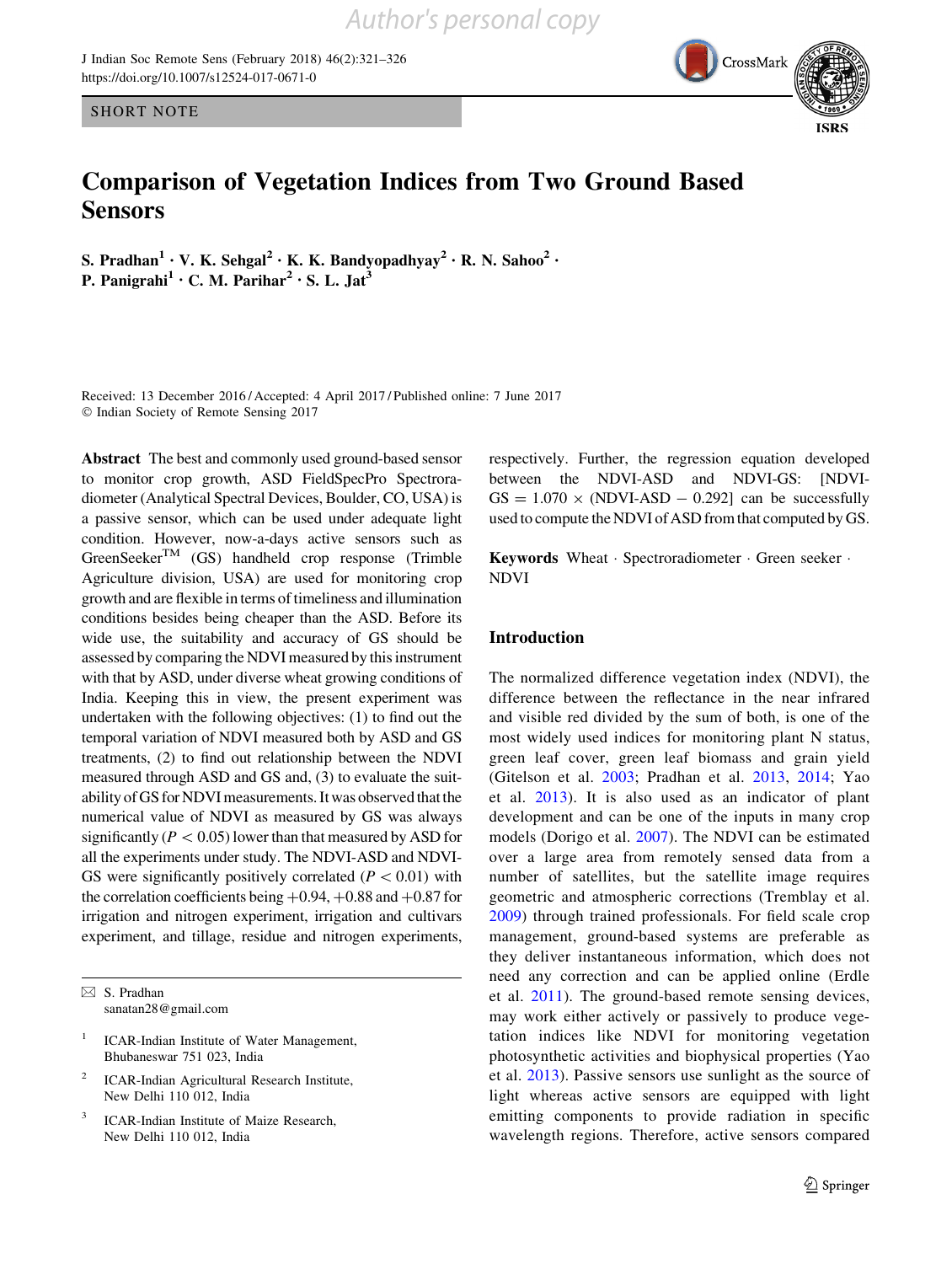to passive sensors don't depend much on irradiation conditions though both passive and active remote sensing methods measure amount of light reflected by the crop by converting the light signal into electrical output (Erdle et al. [2011;](#page-7-0) Yao et al. [2013](#page-7-0)).

Passive sensors are mostly hyperspectral, which enable the user to calculate numerous vegetation indices. Hence passive sensors are more flexible and applicable though it can be used under adequate light conditions also. Active sensors use few central wavelengths and can be used to calculate limited vegetation indices independent of solar radiations (Erdle et al. [2011;](#page-7-0) Yao et al. [2013](#page-7-0)). The best (Yao et al. [2013](#page-7-0)) and commonly used passive sensors such as the ASD FieldSpec Pro Spectroradiometer (Analytical Spectral Devices, Boulder, CO, USA) use sunlight as the source of light. Active sensors such as GreenSeeker<sup>TM</sup> (GS) handheld crop response (Trimble Agriculture division, USA) are equipped with light emitting components and provide radiation in specific wavelength regions. The GS now a days, is used for nitrogen management in a number of crops (Mohanty et al. [2015](#page-7-0)). The capability of active and passive sensors to reproduce vegetation indices has been compared by many authors and found that though passive sensors were slightly more precise than the active sensors, the later were flexible in terms of timeliness and illumination conditions (Tremblay et al. [2009;](#page-7-0) Erdle et al. [2011\)](#page-7-0). Besides that, the easy operation of active sensors like GS without radiometric calibration outweigh passive sensors like ASD (Yao et al. [2013\)](#page-7-0). In developing countries like India, the GS would be more preferred than ASD because of its low cost and ease of operation. Before its wide use, the suitability and accuracy of GS should be found out by comparing the NDVI measured by this instrument with that by ASD, a reliable source for NDVI measurement under diverse wheat growing conditions of India. Keeping this in view, the present experiment was undertaken with the following objectives: (1) to find out the temporal variation of NDVI measured by both ASD and GS under different irrigation, cultivar, nitrogen and tillage treatments, (2) to find out relationship between the NDVI measured by ASD, a reliable source for NDVI measurement with that by the GS, a more affordable green seeker and, (3) to evaluate the suitability of GS for NDVI measurements.

#### Materials and Methods

#### Experimental Design

The data included in this study were obtained from three different experiments of spring wheat carried out during 2014–2015 at MB-4C of ICAR-IARI, New Delhi experimental farm. Treatments included: irrigation and nitrogen interaction (Exp. 1), irrigation and varieties interaction (Exp. 2) and tillage, residue and nitrogen interaction (Expt. 3). The detailed description of the treatments are presented in Table [1.](#page-4-0)

Field experiments were conducted during dry season (winter) of 2014–2015 at the experimental farm (MB-4C) of ICAR-IARI, New Delhi (77° 89'E, 28° 37'N and 228 m above mean sea level), Delhi, India. The area comes under semi-arid subtropical climatic belt. The soil is sandy loam (Typic Haplustept) with medium to angular blocky structure, non-calcareous and slightly alkaline in reaction for the surface soil.

#### Measurement of NDVI

#### ASD FieldSpec Spectroradiometer (ASD)

The canopy reflectance was measured in the spectral range of 350–2500 nm with 1 nm bandwidth with the help of hand held ASD FieldSpec Spectroradiometer (Analytical Spectral Devices Inc., Boulder, CO, USA). The reflectance measurements were made on sunny days between 11.00 and 13.00 h. The field of view (FOV) was  $25^{\circ}$  and the distance between the optical head of the Spectroradiometer and the top of the plant was kept at 1 m for all observations. For optimization of ASD instrument, a Spectralon (Labsphere, Inc., Sutton, NH, USA) white panel was used to obtain reference signal prior to canopy reflectance measurement. The canopy reflectance was computed as the ratio of canopy radiance to the radiance from the white reference panel. Four scans were obtained for each plot and averaged to produce final canopy reflectance. NDVI (normalized difference vegetation index), the difference between the reflectance in the near infrared and visible red divided by sum of both, is calculated from the spectral reflectance using the wavelength commensurate with the GreenSeeker handheld crop response (GS).

#### GreenSeeker Handheld Crop Response (GS)

The GreenSeeker handheld crop crop response (GS) has been developed by Trimble's agriculture division. This sensor has its own light source (active sensor), which allows measurements to be taken during the day or night, nullifying the effects of atmospheric interference. The GS used two LEDs as a light source and detected the reflection in the visible  $(660 \pm 20 \text{ nm})$  and near infrared  $(780 \pm 25 \text{ nm})$  spectral regions. The sensor's field of view is an oval; its size increases with the height of the sensor (approximately  $10<sup>u</sup>$  wide at  $24<sup>u</sup>$  above the ground,  $20<sup>u</sup>$  wide at  $48''$  above the ground). The sensor continues to sample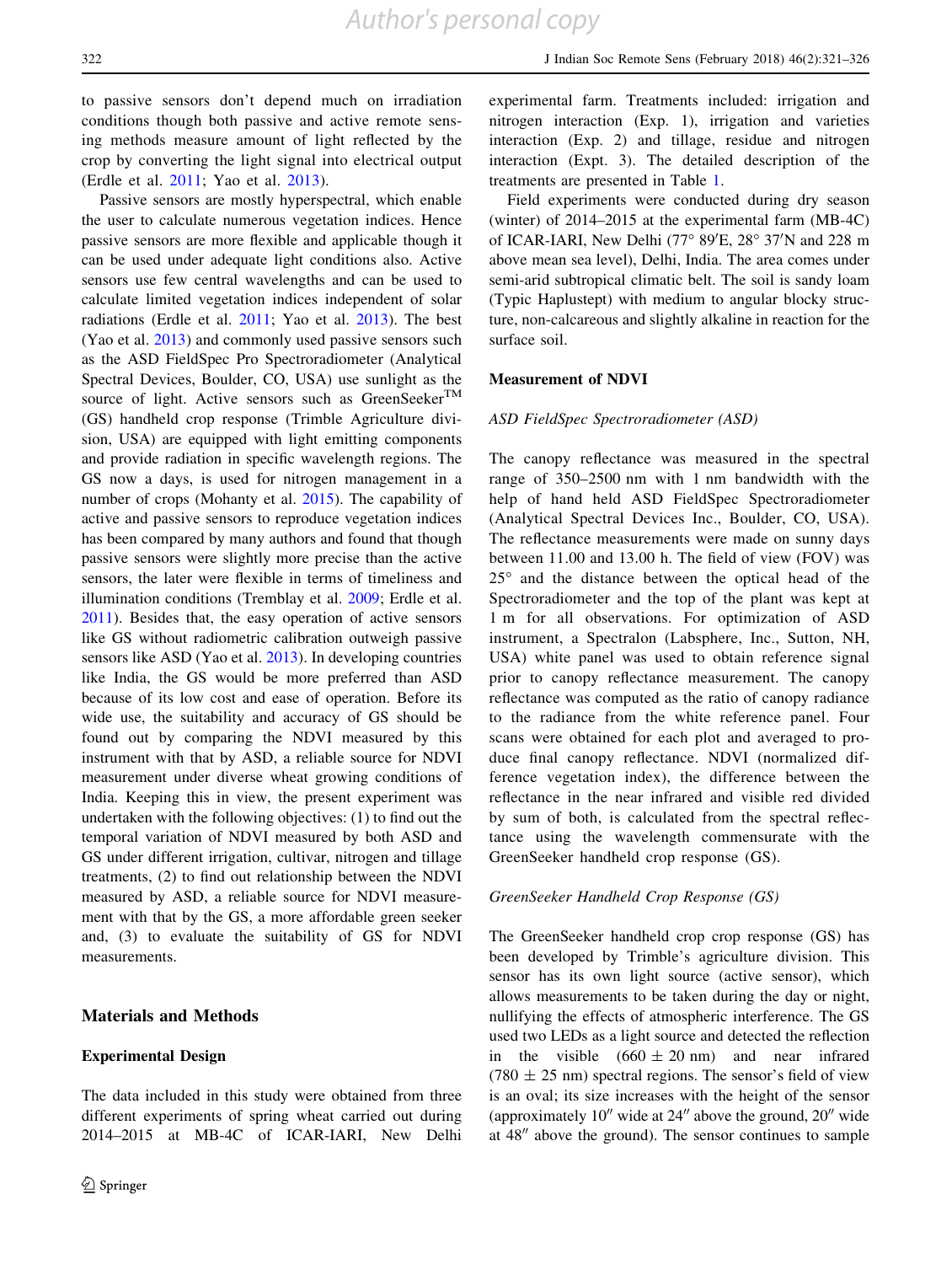the scanned area as long as the trigger remains engaged. The sensor displays the measured value in terms of an NDVI reading (ranging from 0.00 to 0.99) on its LCD display screen. Its greatest advantages are its small size, light weight and ease of use, and lower cost. Similar to ASD, the distance between the optical head of the GS and the top of the plant was kept at 1 m for all observations. Four NDVI readings were obtained for each plot and averaged to produce final NDVI.

Sub-Subplot factor: nitrogen

All spectral reflectance measurements were made under clear sky conditions between 11.00 and 14.00 (New Delhi local time). In each experiment, data were obtained at booting, flowering and milk stage.

# Data Analysis

ASD ViewSpecPro software (Analytical Spectral Devices Inc., Boulder, CO, USA) was used to export spectral data in MS Excel. The data were analyzed by analysis of variance as outlined by Gomez and Gomez ([1984\)](#page-7-0). The significance of the treatment effect was determined using F-test, and to determine the significance of the difference between the means of the two treatments least significance difference (LSD) at 5% probability level and Duncan's multiple range test were used. Correlations and regressions were determined using the data analysis tool pack of MS Excel (2003).

#### Results and Discussion

#### Variation of NDVI in Experiment 1

The NDVI measured by ASD was significantly ( $P < 0.05$ ) higher than that by GS (Table [2\)](#page-5-0) in all the stages. The NDVI measured by both ASD and GS was highest at booting stage followed by flowering stage and milk stage. The highest value of NDVI at booting stage is attributed to the highest amount of green leaf area and the highest leaf area index observed at this stage (Prasad et al. [2007\)](#page-7-0). The decreasing trend of NDVI from booting stage to milk stage is due to the reduced reflectance in the NIR region and increased reflectance in the visible region due to loss of green tissue with advancement of plant growth (Prasad et al. [2007;](#page-7-0) Pradhan et al. [2013\)](#page-7-0).

The NDVI measured by ASD was not affected significantly by irrigation levels in any of the stages of measurement (Booting, flowering and milk stage). Similarly, the NDVI measured by GS was not affected significantly by irrigation levels at any stage except the flowering stage. The  $I_5$  irrigation treatment  $(0.70)$  registered significantly highest NDVI, which was at par with the  $I_4$  treatment (0.69).  $I_2$  treatment (0.64) showed lowest NDVI as measured by GS at flowering stage. The NDVI measured both by ASD and GS were not significant among the cultivars at booting and flowering stage. However, at milk stage, the

| Experiment-1 | Irrigation $\times$ Nitrogen interaction in wheat                                                                                                                                                                                                                                                        |  |  |  |  |  |
|--------------|----------------------------------------------------------------------------------------------------------------------------------------------------------------------------------------------------------------------------------------------------------------------------------------------------------|--|--|--|--|--|
|              | Design of experiment: split plot                                                                                                                                                                                                                                                                         |  |  |  |  |  |
|              | Mainplot factor: irrigation (3)                                                                                                                                                                                                                                                                          |  |  |  |  |  |
|              | I2: two irrigations (CRI and flowering stages), I3: three irrigations (CRI, flowering and grain filling stages)<br>and I5: five irrigations (CRI, tillering, Jointing, flowering and grain filling stages)                                                                                               |  |  |  |  |  |
|              | Subplot factor: nitrogen (2)                                                                                                                                                                                                                                                                             |  |  |  |  |  |
|              | N <sub>40</sub> : 40 kg N ha <sup>-1</sup> and N <sub>160</sub> : 160 kg N ha <sup>-1</sup>                                                                                                                                                                                                              |  |  |  |  |  |
| Experiment-2 | Irrigation $\times$ Cultivar interaction in wheat                                                                                                                                                                                                                                                        |  |  |  |  |  |
|              | Design of experiment: split plot                                                                                                                                                                                                                                                                         |  |  |  |  |  |
|              | Mainplot factor: irrigation (4)                                                                                                                                                                                                                                                                          |  |  |  |  |  |
|              | $I_2$ : two irrigations (CRI and flowering stages), $I_3$ : three irrigations (CRI, flowering and grain filling stages),<br>$I_4$ : four irrigations (CRI, tillering, flowering and grain filling stages) and $I_5$ : five irrigations (CRI, tillering,<br>Jointing, flowering and grain filling stages) |  |  |  |  |  |
|              | Subplot factor: cultivar (2)                                                                                                                                                                                                                                                                             |  |  |  |  |  |
|              | $V_1$ : cv. HD 2967 and $V_2$ : HD 3043                                                                                                                                                                                                                                                                  |  |  |  |  |  |
| Experiment-3 | Tillage $\times$ Residue $\times$ Nitrogen interaction in wheat                                                                                                                                                                                                                                          |  |  |  |  |  |
|              | Design of experiment: split-split plot                                                                                                                                                                                                                                                                   |  |  |  |  |  |
|              | Mainplot factor: tillage (2)                                                                                                                                                                                                                                                                             |  |  |  |  |  |
|              | Conventional tillage (CT) and no tillage (NT)                                                                                                                                                                                                                                                            |  |  |  |  |  |
|              | Subplot factor: residues (2)                                                                                                                                                                                                                                                                             |  |  |  |  |  |
|              | Maize residue @ 5t ha <sup>-1</sup> (R +) and without residue (R <sub>0</sub> )                                                                                                                                                                                                                          |  |  |  |  |  |

*Author's personal copy*

 $N_{50\%}$  (60 kg N/ha),  $N_{100\%}$  (120 kg N/ha) and  $N_{150\%}$  (180 kg N/ha)

<span id="page-4-0"></span>Table 1 Treatment details of the experiments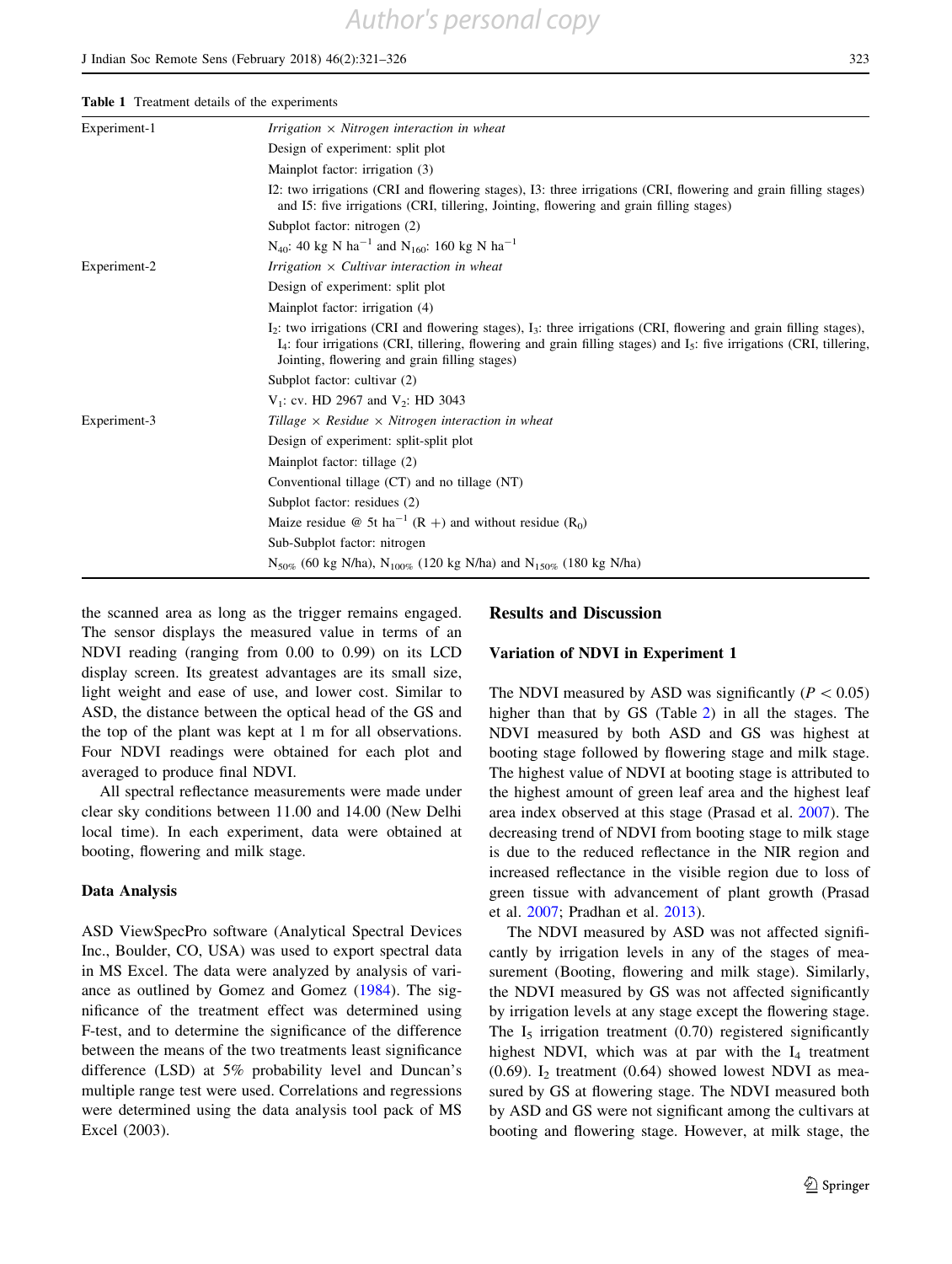#### <span id="page-5-0"></span>Table 2 Temporal variation in NDVI by ASD and GS for experiment 1

|                          | NDVI by ASD   |                 |            | NDVI by GS    |                 |            |  |
|--------------------------|---------------|-----------------|------------|---------------|-----------------|------------|--|
|                          | Booting stage | Flowering stage | Milk stage | Booting stage | Flowering stage | Milk stage |  |
| Effect of irrigation (I) |               |                 |            |               |                 |            |  |
| $I_2$                    | 0.92          | 0.88            | 0.81       | 0.72          | 0.64            | 0.58       |  |
| $I_3$                    | 0.92          | 0.88            | 0.79       | 0.71          | 0.65            | 0.57       |  |
| $I_4$                    | 0.92          | 0.89            | 0.82       | 0.74          | 0.69            | 0.61       |  |
| I <sub>5</sub>           | 0.93          | 0.90            | 0.83       | 0.77          | 0.70            | 0.62       |  |
| CD(0.05)                 | <b>NS</b>     | NS              | <b>NS</b>  | <b>NS</b>     | 0.04            | <b>NS</b>  |  |
| Effect of cultivar $(C)$ |               |                 |            |               |                 |            |  |
| $V_1$                    | 0.92          | 0.89            | 0.83       | 0.73          | 0.67            | 0.62       |  |
| $V_2$                    | 0.92          | 0.88            | 0.79       | 0.73          | 0.67            | 0.56       |  |
| CD(0.05)                 | NS.           | NS              | 0.03       | <b>NS</b>     | NS.             | 0.03       |  |

NS Not significant at  $P < 0.05$ 

Table 3 Temporal variation in NDVI by ASD and GS of experiment 2

|                          | NDVI by ASD   |                 |            | NDVI by GS    |                 |           |  |
|--------------------------|---------------|-----------------|------------|---------------|-----------------|-----------|--|
|                          | Booting stage | Flowering stage | Milk stage | Booting stage | Flowering stage |           |  |
| Effect of irrigation (I) |               |                 |            |               |                 |           |  |
| I <sub>2</sub>           | 0.89          | 0.86            | 0.75       | 0.65          | 0.62            | 0.54      |  |
| $I_3$                    | 0.90          | 0.88            | 0.78       | 0.68          | 0.64            | 0.57      |  |
| I <sub>5</sub>           | 0.92          | 0.91            | 0.82       | 0.73          | 0.68            | 0.59      |  |
| CD(0.05)                 | 0.01          | 0.03            | <b>NS</b>  | 0.05          | 0.02            | <b>NS</b> |  |
| Effect of nitrogen $(N)$ |               |                 |            |               |                 |           |  |
| $N_{40}$                 | 0.89          | 0.87            | 0.77       | 0.64          | 0.61            | 0.53      |  |
| $N_{160}$                | 0.91          | 0.89            | 0.80       | 0.73          | 0.68            | 0.61      |  |
| CD(0.05)                 | 0.01          | 0.01            | NS         | 0.04          | 0.04            | <b>NS</b> |  |

NS Not significant at  $P < 0.05$ 

NDVI of the  $V_1$  cultivar (0.83 in ASD and 0.62 in GS) was significantly higher than that of the cultivar  $V_2$  (0.79 in ASD and 0.56 GS). It could be attributed to the higher green area and LAI in cultivar  $V_1$  compared to the cultivar  $V_2$  owing to the longer duration of the  $V_1$  cultivar. The interaction effect of irrigation and cultivar was not significant on the NDVI measured by both ASD and GS at all the stages of measurement.

#### Variation of NDVI in Experiment 2

Similar to Experiment 1, the NDVI measured by ASD was significantly ( $P < 0.05$ ) higher than that by GS and the highest NDVI was observed in booting stage followed by flowering stage and milk stage (Table 3). The irrigation levels significantly influenced the NDVI measured at booting and flowering stages;  $I_5$  treatment registered highest NDVI and  $I_2$  treatment the lowest NDVI. This can be attributed to better crop growth under  $I_5$  irrigation level than that of  $I_2$  irrigation level. However, the NDVI of  $I_2$ ,  $I_3$  and  $I<sub>5</sub>$  treatments were statistically at par during milk stage. This is in agreement with Pradhan et al. [\(2013](#page-7-0)) who also didn't observe any significant difference between the irrigation treatments on NDVI of milk stage. Similar to irrigation treatments,  $N_{160}$  treatment registered significantly higher NDVI compared to  $N_{40}$  treatments at booting and flowering stages, but not at milk stage. This can be attributed to the poor crop growth and less green leaf area (Pradhan et al. [2013](#page-7-0)) in  $N_{40}$  compared to  $N_{160}$  treatment. The interaction effect of irrigation and nitrogen was not significant on the NDVI except for the NDVI measured by ASD at booting stage.

#### Variation of NDVI in Experiment 3

The highest NDVI of wheat was observed in booting stage followed by flowering stage and milk stage (Table [4\)](#page-6-0). The NDVI was not significantly influenced by tillage (CT and NT) treatments at all stages of measurement. Similar to tillage treatment, the residue application also didn't affect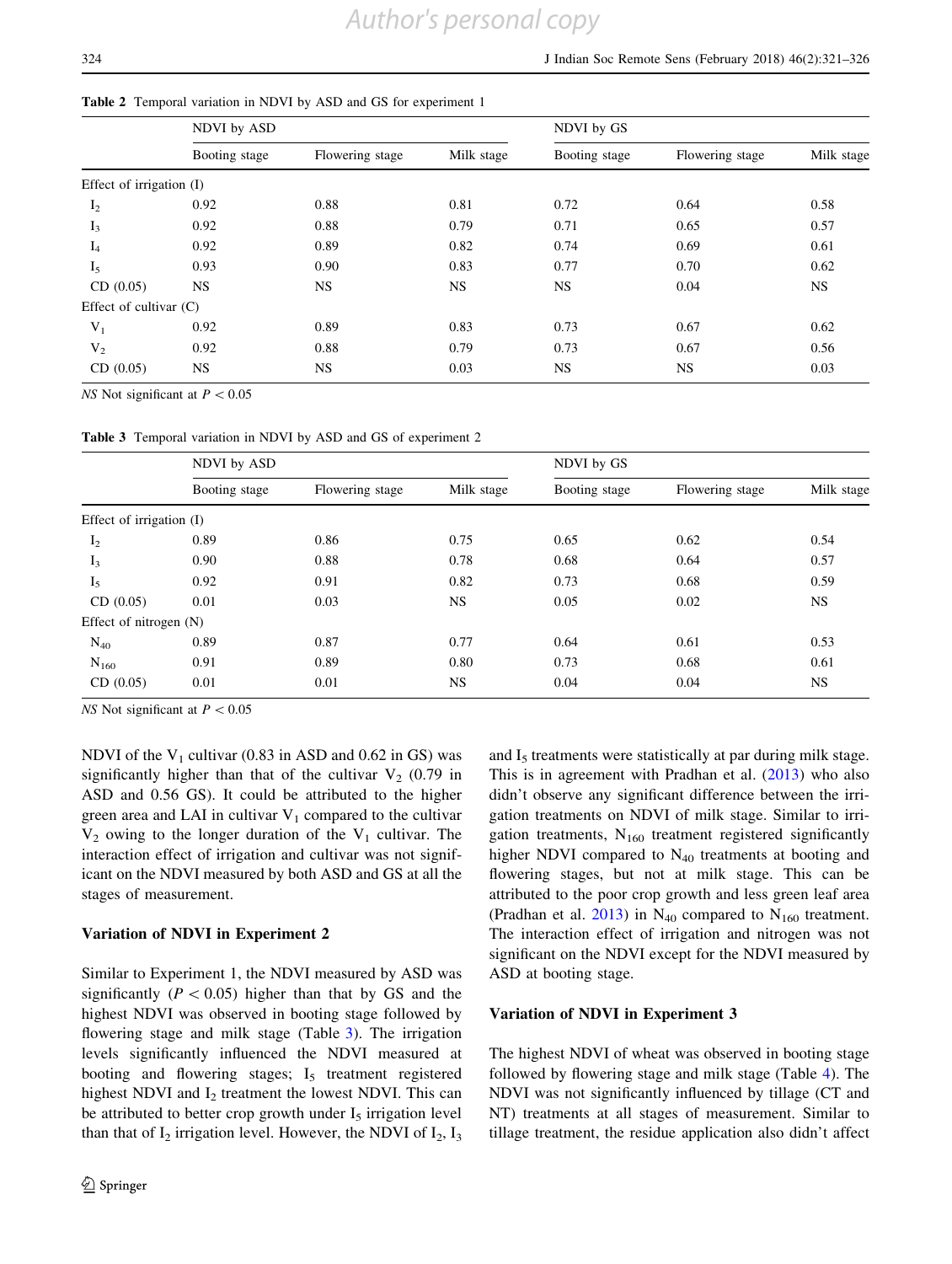## <span id="page-6-0"></span>J Indian Soc Remote Sens (February 2018) 46(2):321–326 325

|  |  |  |  |  |  |  | Table 4 NDVI of ASD and Green seeker for experiment 3 |  |
|--|--|--|--|--|--|--|-------------------------------------------------------|--|
|--|--|--|--|--|--|--|-------------------------------------------------------|--|

|                    | NDVI by ASD                      |           |            | NDVI by GS    |                 |            |  |
|--------------------|----------------------------------|-----------|------------|---------------|-----------------|------------|--|
|                    | Flowering stage<br>Booting stage |           | Milk stage | Booting stage | Flowering stage | Milk stage |  |
| Effect of tillage  |                                  |           |            |               |                 |            |  |
| CT                 | 0.92                             | 0.89      | 0.77       | 0.68          | 0.61            | 0.52       |  |
| NT                 | 0.92                             | 0.89      | 0.78       | 0.69          | 0.63            | 0.53       |  |
| CD (0.05)          | <b>NS</b>                        | <b>NS</b> | <b>NS</b>  | <b>NS</b>     | <b>NS</b>       | <b>NS</b>  |  |
| Effect of residue  |                                  |           |            |               |                 |            |  |
| $R_0$              | 0.93                             | 0.90      | 0.78       | 0.70          | 0.63            | 0.54       |  |
| $R_{+}$            | 0.91                             | 0.89      | 0.77       | 0.66          | 0.61            | 0.51       |  |
| CD (0.05)          | 0.01                             | <b>NS</b> | <b>NS</b>  | <b>NS</b>     | <b>NS</b>       | <b>NS</b>  |  |
| Effect of nitrogen |                                  |           |            |               |                 |            |  |
| $N_{50}$           | 0.91                             | 0.87      | 0.70       | 0.61          | 0.57            | 0.47       |  |
| $N_{100}$          | 0.92                             | 0.90      | 0.80       | 0.72          | 0.64            | 0.53       |  |
| $N_{150}$          | 0.93                             | 0.91      | 0.83       | 0.72          | 0.65            | 0.59       |  |
| CD(0.05)           | 0.01                             | 0.02      | 0.04       | 0.03          | 0.04            | 0.03       |  |
|                    |                                  |           |            |               |                 |            |  |

NS Not significant at  $P < 0.05$ 



Fig. 1 Relationship between NDVI-ASD versus NDVI-GS for pooled over experiment 1, 2 and 3

NDVI significantly. The non-significant effect of tillage and residue application on NDVI can be attributed to the similar green biomass between no tillage and conventional tillage, and residue application and non-application plots as observed by harvest biomass. However, nitrogen application significantly increased NDVI of wheat at all stages of measurement; the highest being in  $N_{150\%}$  followed by  $N_{100\%}$  and  $N_{50\%}$  treatments, which was attributed to higher biomass recorded at higher N levels.

# Correlation Between NDVI Measured by ASD and GS

The correlation coefficient between NDVI-ASD and NDVI-GS are  $+0.94$ ,  $+0.88$  and  $+0.87$  for experiment 1, experiment 2 and experiment 3, respectively which were

significant at  $P < 0.01$ . When all the three experiments were pooled, the correlation coefficient was 0.86 (Fig. 1), which was also significant at  $P < 0.01$ . So, about 74% variation in the NDVI-ASD could be accounted by the NDVI-GS. Many researchers has also observed good correlation between passive sensors like ASD and active sensors like GS (Tremblay et al. [2009](#page-7-0); Erdle et al. [2011](#page-7-0)). The high and significantly positive relationship between NDVI-ASD and NDVI-GS shows that GS can be safely used for the measurement of NDVI and hence the crop condition. Further, the regression equation developed between the NDVI measured by ASD and GS:  $y = 1.070x - 0.292$  can be used to compute the NDVI of ASD from that computed by GS.

#### **Conclusions**

It may be concluded that highest NDVI of wheat was observed in booting stage followed by flowering stage and milk stage. The NDVI was not influenced by tillage treatments but increased due to crop residue mulching and with irrigation and nitrogen levels. The NDVI measured by GS was lower than that of ASD at all stages but the NDVI measured by GS was significantly positively correlated with that of ASD  $(r = 0.86)$ . The regression equation developed in this study can be used to compute the NDVI of ASD using that of GS. However, this equation can be further modified and made robust using large volume of data set under diverse soil, climate and management practices.

Acknowledgements Funding was provided by Indian Council of Agricultural Research.